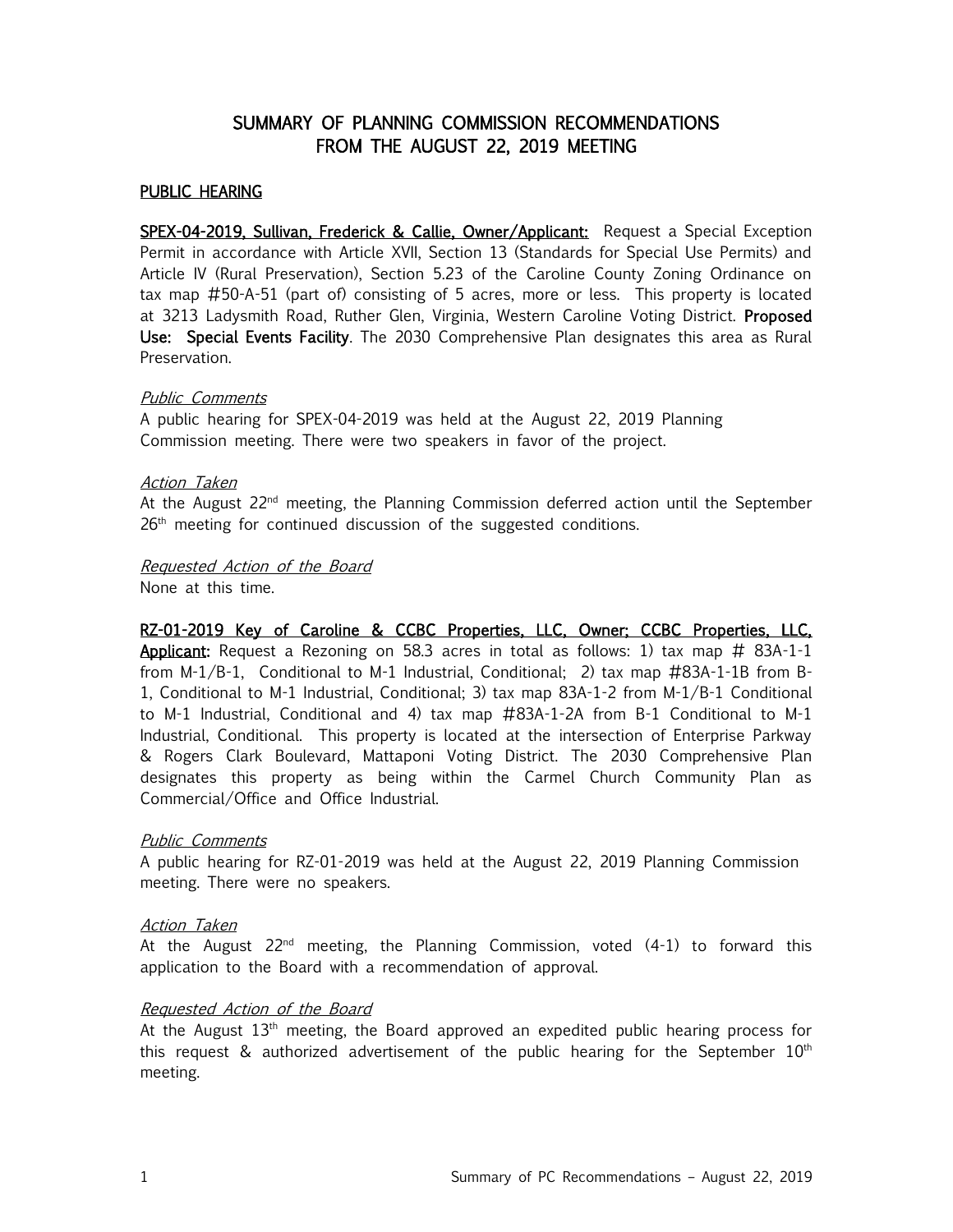**TXT-10-2019**: An Ordinance to amend the Zoning Ordinance of Caroline County by amending Article II, Section 2, Definitions, to revise the definition Rural Commercial Recreational Use to include traditional rural recreational activities, such as haunted trails & hayrides.

### Public Comments

A public hearing for the proposed text amendment was held at the August 22, 2019 Planning Commission meeting. There was no speakers.

## Action Taken

At the August  $22<sup>nd</sup>$  meeting, the Planning Commission unanimously voted to forward this text amendment to the Board with minor modifications.

#### Requested Action of the Board

At the August  $13<sup>th</sup>$  meeting, the Board conducted a first reading of the proposed amendments  $\&$  authorized advertisement for the September  $10<sup>th</sup>$  meeting.

**TXT-11-2019**: An Ordinance to amend the Zoning Ordinance of Caroline County by amending Article II, Section 2, Definitions, to add a definition for Brewery, Limited and Distillery, Limited.

TXT-12-2019: An Ordinance to amend the Zoning Ordinance of Caroline County by Amending Article IX, Section 2, Uses Permitted by Right, adding the following as a permitted use in the B-1 Business zoning district 1) Paragraph 30, Brewery, Limited and; 2) Paragraph 31, Distillery, Limited.

TXT-13-2019: An Ordinance to amend the Zoning Ordinance of Caroline County by Amending Article X, Section 2, Permitted Uses, by adding the following as a permitted use in the M-1 Industrial zoning district: 1) Paragraph 31, Brewery, Limited and; 2) Paragraph 32, Distillery, Limited.

#### Public Comments

A public hearing for the proposed text amendments was held at the August 22, 2019 Planning Commission meeting. There were no speakers.

#### Action Taken

At the August 22<sup>nd</sup> meeting, the Planning Commission unanimously voted to forward these text amendments to the Board with a recommendation of approval.

#### Requested Action of the Board

At the August  $13<sup>th</sup>$  meeting, the Board conducted a first reading of the proposed amendments & authorized advertisement of the public hearing for the September  $10<sup>th</sup>$ meeting.